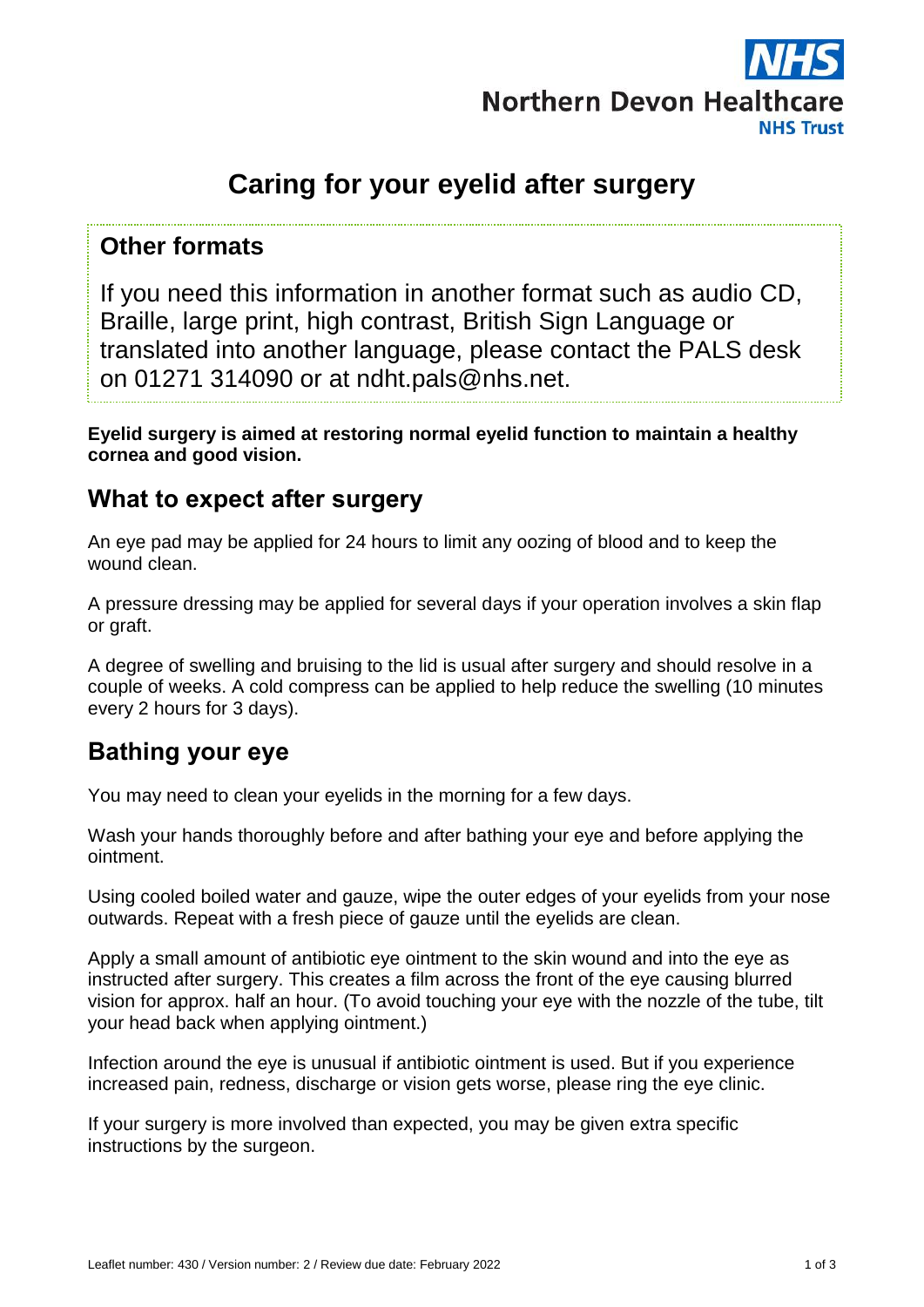# **Aftercare**

- If your lid wound feels uncomfortable, take a painkiller like paracetamol.
- Avoid rubbing your eye as this may cause problems with the wound healing.
- Avoid eye make up for six weeks.
- Avoid swimming for six weeks.
- Can have a bath or shower but must avoid getting anything into the wound (i.e. shampoo) until the stitches are removed. Try leaning your head back in the shower while washing your hair or can visit a hairdresser for a backward hair wash.
- Avoid debris getting into the wound from work or hobbies (i.e. saw dust, earth, plant materials, cooking with flour). Use of safety goggles may be appropriate.
- Avoid knocking or hitting the eyelid. It is alright to bend down with caution.
- Avoid manual work until stitches are removed.
- Drive when safe and able to see (i.e. when the evelid is not swollen or eve blurred from the ointment).

# **Are there any possible complications?**

If you experience increased pain, redness or discharge from your eye wound. Or if you are worries or any concerns, please contact the eye clinic on **01271 314181**. This is an answer machine service but someone will return your call. Please leave your name, phone number and a brief description of the problem. If you have any problems over the week-end/bank holiday please contact – **01271 322577**and ask for the on call eye doctor.

# **Follow up**

If there are any sutures a follow-up appointment will be organized after surgery. Any follow up appointments will be posted to you.

### **References**

Hawker, M. (2006), Eyelid surgery, in Madge, S. Kersey, J. Hawker, M. Lamont, M. (Eds), Clinical techniques in ophthalmology, London, Elsevier Ltd.

Knight, B. Hart, S. (2003), Patients requiring ophthalmic surgery, in Pudner, P. (Ed.) Nursing the surgical patient, London, Bailiere Tindall.

McQueen, L. (2006), Eyelids and lacrimal drainage system, in Marsden, J. (Ed) Ophthalmic care, Chichester, John Wiley & Sons Ltd.

Royal National Institute for the Blind [www.rnib.org.uk](http://www.rnib.org.uk/)

Watkinson, S. (2005) Visual impairment in older people: the nurse's role, Nursing Standard, 19, 17 45-52.